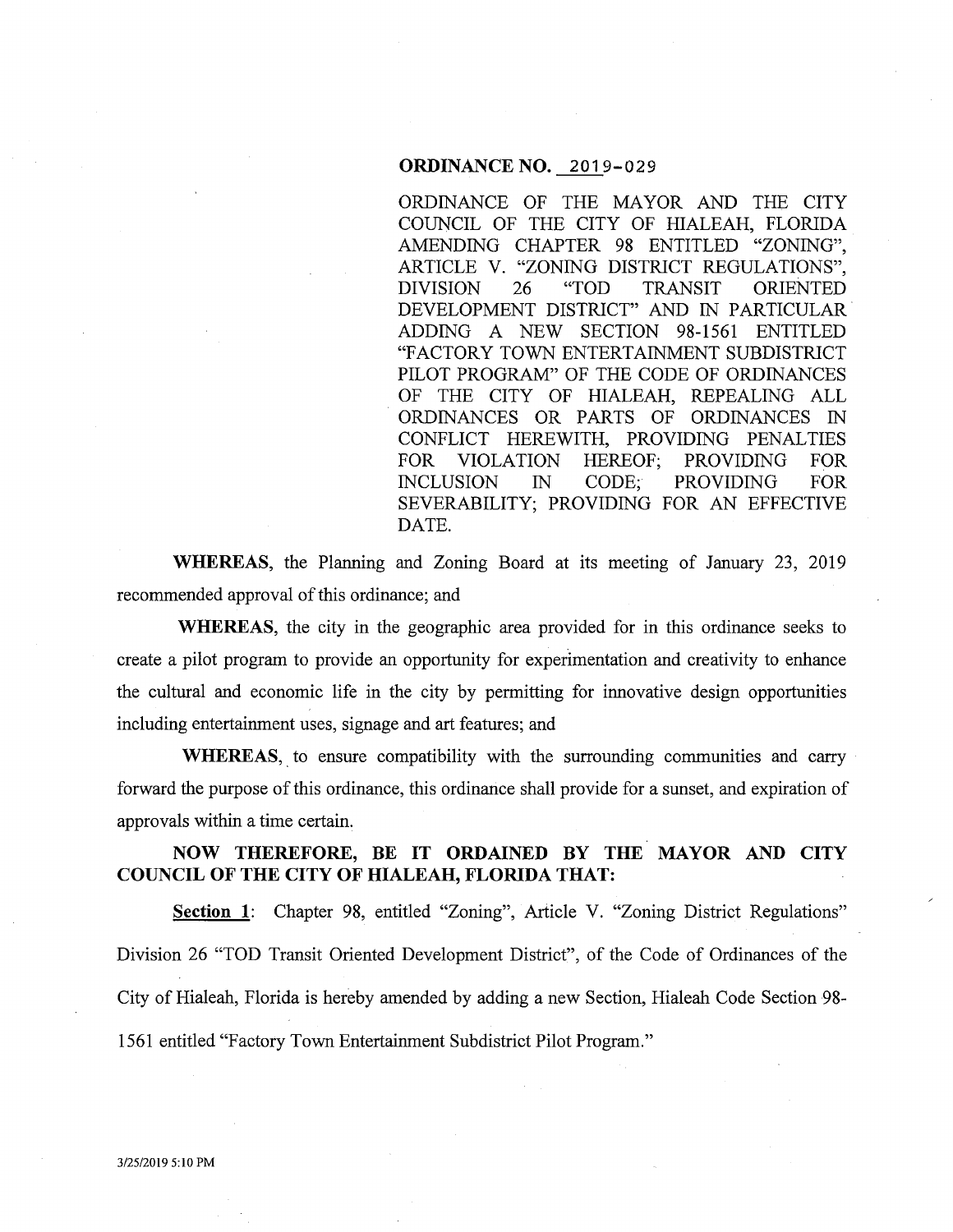**Chapter 98** 

## **ZONING**

\* \* \*

# **ARTICLE V. ZONING DISTRICT REGULATIONS**

\* \* \*

#### **Sec. 98-1561. -Factory Town Entertainment Subdistrict Pilot Program.**

- (a) *Intent.* In order to encourage the adaptive reuse of large industrial properties containing a minimum of 4 acres of land with existing warehouse structures located within the Factory Town Entertainment Subdistrict with a mix of uses and functions, the following pilot program is instituted for a period of six (6) months and will automatically terminate on the one hundred eightieth day (180) following the date this ordinance is approved by the City Council, then signed by the Mayor, unless otherwise extended by the City Council.
- (b) *Timely application and expiration of approvals.* Properties that submit an application for a conditional use permit as provided for in this ordinance, and obtain approval of the conditional use permit by the City Council pursuant to this pilot program on or before the expiration of this ordinance may proceed and continue to develop the property, including all development phases approved thereunder, pursuant to the regulations set forth in this ordinance and subject to subsection (c).
- (c) *Expiration of approvals.* Upon the approval of a rezoning, subsequent development site plan, concurrency review, and building permits shall expire if the time requirements below are not met:

(i) A complete application for site plan review for all phases of development has not been submitted within 12 months following the date of approval of a rezoning;

(ii) A complete application for a building permit for one of the approved phases of development as reflected on the approved site plan has not been submitted within 18 months following the date of approval of the site plan;

(iii) A. complete application for a building permit for one of the next phases of development as reflected on the approved site plan has not been submitted within 24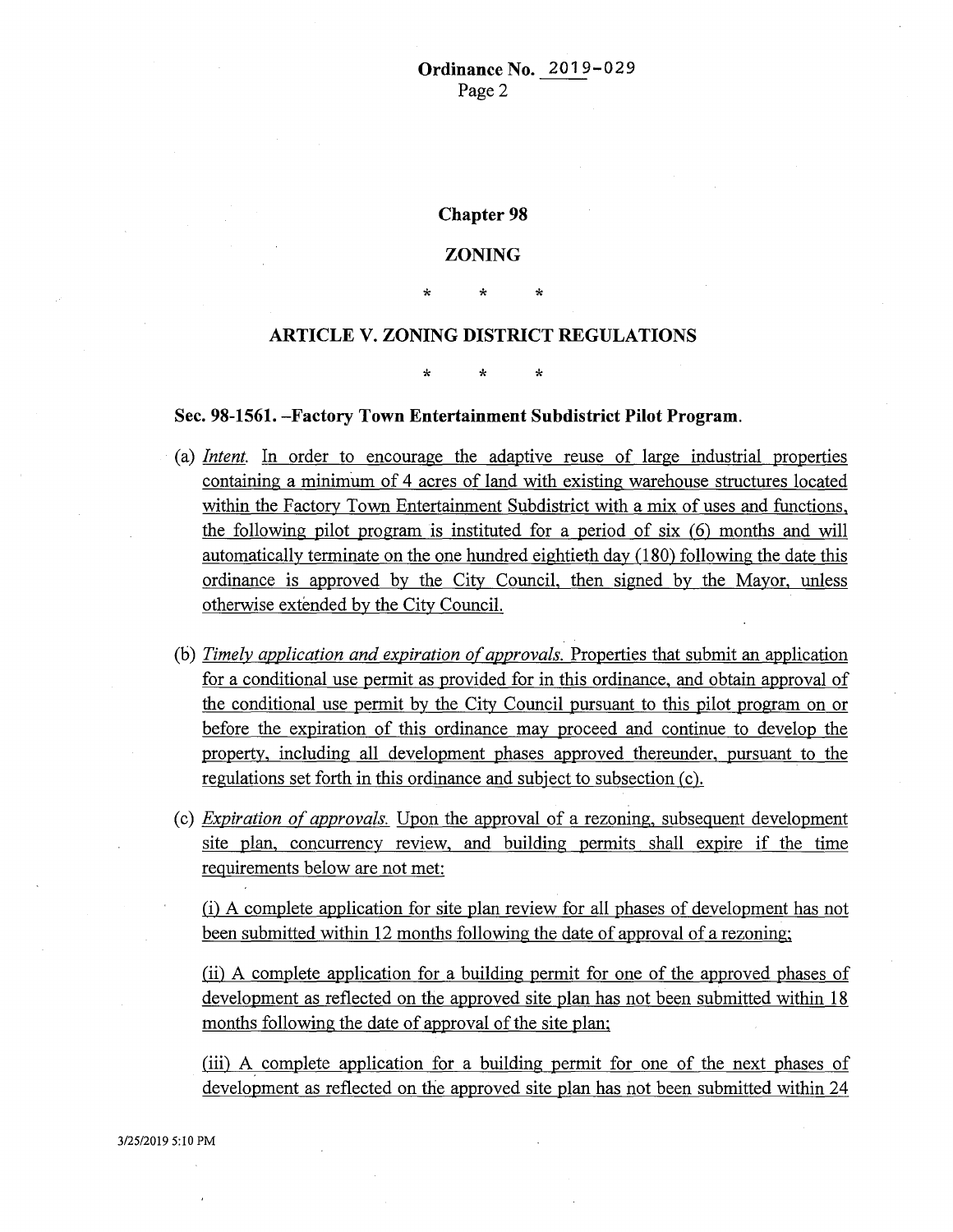months following the issuance of the certificate of completion for the prior phase of development; and

(iv) A complete application for a building permit for one of the next phases of development as reflected on the approved site plan has not been submitted within 36 months following the issuance of the certificate of completion for the prior phase of development.

(v) Notwithstanding paragraphs (i), (ii), (iii) and (iv) a six-month extension of time may be granted by the City Council provided all applicable building, zoning and engineering regulations remain the same and good cause for the delay has been shown by the applicant. Good cause may include, but shall not be limited to, delay caused by governmental action or inaction or other factors beyond the control of the applicant, such as declared state of emergencies, or hurricanes. An extension shall only be granted where an applicant has requested an extension in writing prior to the expiration of any of the time requirements in paragraphs (i), (ii), (iii) and (iv) above.

- (d) Geographic Area. The Factory Town Entertainment Subdistrict is comprised of properties located on the east side of the CSX railroad tracks, having the south side of NW 49th Street as its northern boundary, the north side of SE 8th Street (NW 46th Street) as its southern boundary, and the west side of NW 37th Avenue as its eastern boundary.
- (e) Permitted Uses. The permitted uses for new or existing buildings in the Factory Town Entertainment Subdistrict shall include those uses permitted in the Hialeah Market Station Subdistrict, office uses, and the conditional uses enumerated in Section 98- 1561(f). All development orders for multifamily residential uses within the Factory Town Entertainment Subdistrict shall contain a condition requiring development order applicants, successors or assigns to provide a notice to buyers, lessees and renters of multifamily residential units informing them that the subject property is located near entertainment uses that could create light and noise. Each multifamily residential unit may have a minimum size of 275 square feet and each lodging unit may have a minimum size of 200 square feet, and shall have at least one kitchen, bathroom and shower room.

(f) Conditional Use Permit Required for Entertainment Uses.

Distilleries, entertainment establishments, festivals, live music venues, nightclubs, banquet halls, dance halls, bars, lodging, hotel uses, special events, exhibits, and similar outdoor uses, such as retail, dining (including food trucks and food carts), including other entertainment, music and art festivals shall be permitted subject to the approval of a conditional use permit as provided for in this subsection. Special events within the Factory· Town Entertainment Subdistrict shall be governed by this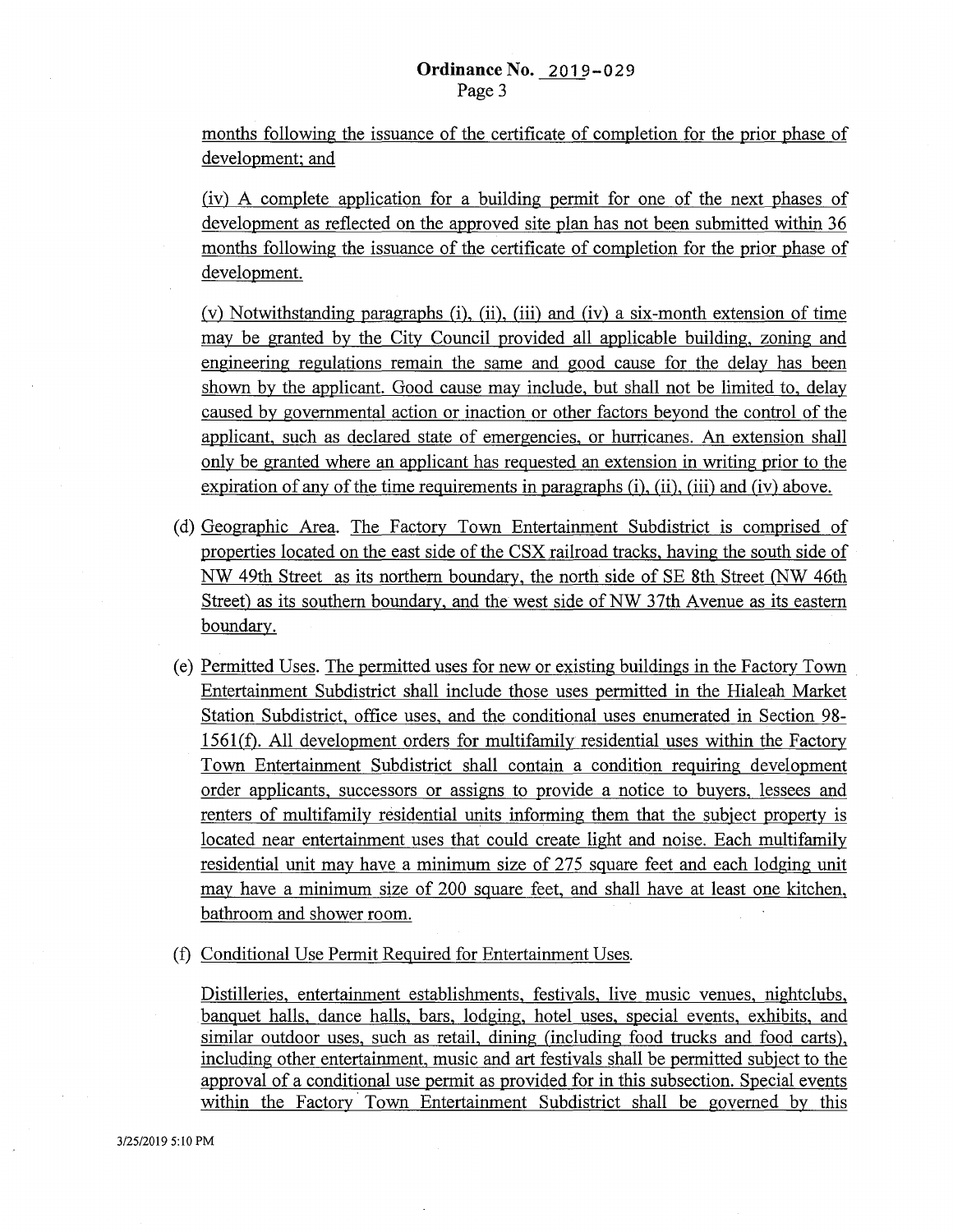ordinance. There shall be no limit on the number of special events permitted within a calendar year, subject to the approval process herein.

- 1. *Alcoholic Beverages.* Establishments that sell or serve alcoholic beverages and provide for entertainment that are compatible with other land uses permitted in the geographic area but, because of the unique characteristics or potential impacts on the surrounding neighborhood and the city as a whole, shall require individual review as to their location, design, configuration, and operation of the establishment at the particular location proposed, as well as the imposition of conditions or limitations on the use in order to ensure that it is compatible with the surrounding neighborhoods and appropriate at the particular location.
- 2. *Application Requirements.* No use designated as a conditional use shall be established until after such use has received approval under the provisions of this section. The conditional use permit will follow the subject properties, regardless of ownership. The applicant requesting a conditional use permit must have a legal interest in the property or obtain permission from the property owner as evidenced by a properly executed affidavit. An application for conditional use permit approval shall be filed with the planning and zoning division. The application shall provide sufficient information to establish the proposed use meets the requirements of this ordinance, advances the established intent of the Factory Town Entertainment Subdistrict, and meets all other applicable land development regulations. The application shall also include:

a. The scale and intensity of the proposed conditional use including:

- 1. A site plan providing the floor area layout, the square feet of enclosed building for each specific use;
- 2. A written and graphic summary of any proposed use, which may include a summary or description or illustration of the configuration, design, and/or operational plan addressing hours of operation, number of employees, menu items, and other operational and/or design characteristics pertinent to the application;
- 3. Off-street parking needs and traffic circulation patterns to minimize congestion; and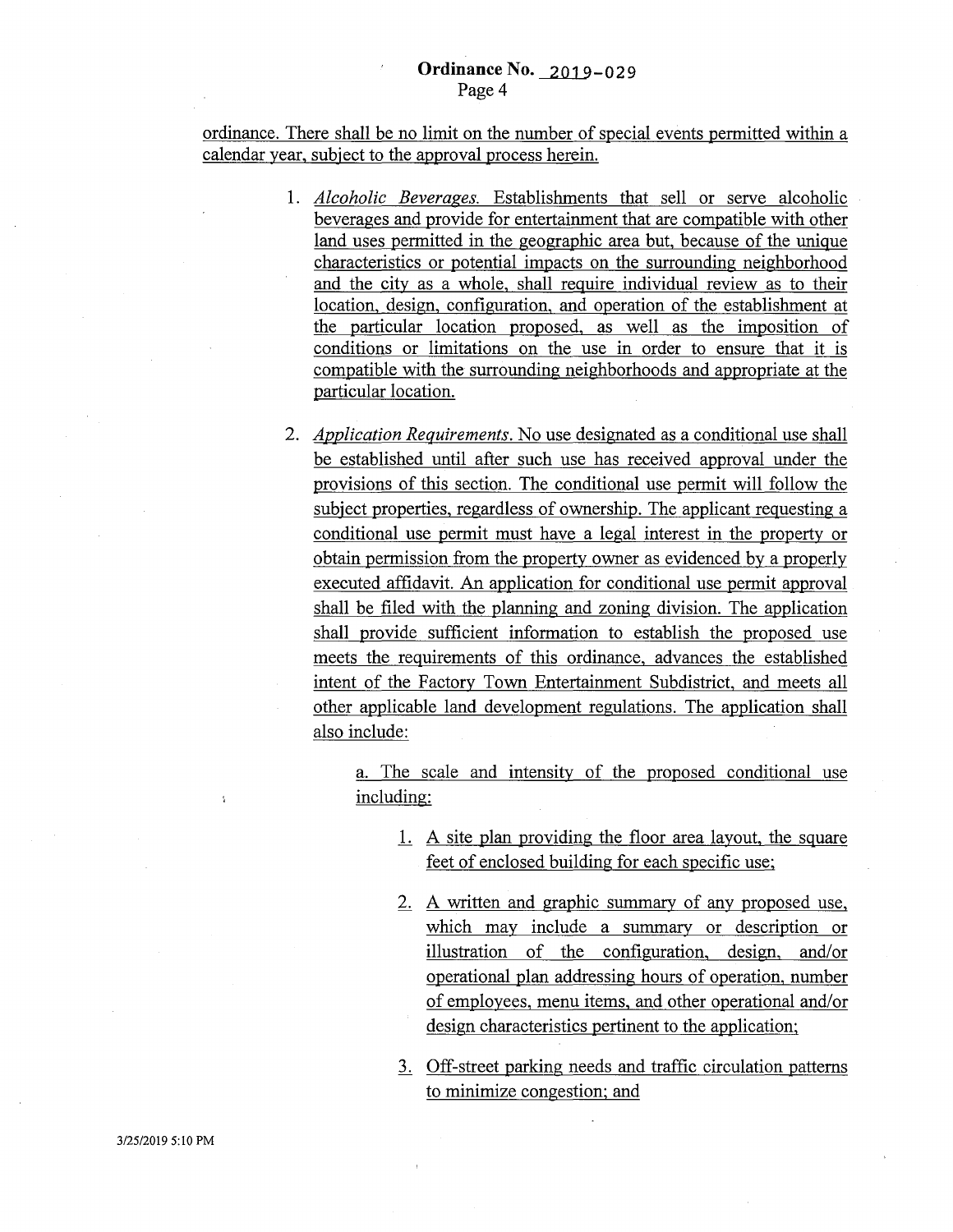4. Proximity of the proposed establishment to residential uses.

b. On or off-site improvements, if any, to include the following:

1. Roadway or signalization improvements, or other similar improvements, including enhancements to stress the connectivity with the Tri-Rail Market Station;

2. Public facility improvements required to ensure compliance with the city's concurrency management system;

3. Open areas and detailed use of such areas;

4. A plan for screening and buffers to minimize· visual impacts of light and glare unto adjacent properties, and to mitigate amplified sound, that is, any sound projected or transmitted by artificial means, including, but not limited to, loudspeakers, amplifiers, megaphones or any similar device that is louder than conversational talk, and the associated impacts of both light and sound cumulatively of the proposed use on adjacent properties, including the use of building orientation, setbacks, landscape and other design criteria. Where light and/or amplified sound are to be provided, the locations and orientations of any lighting devices, megaphones, loud speakers or other devices shall be provided, and the measures to be implemented to minimize and mitigate light, glare, and noise impacts to contiguous properties. Plans shall include the number of any performers or other persons that transmit amplified sound, along with a light and noise attenuation plan; Establishments and special events shall be governed by this ordinance and the terms of the approved light and noise attenuation plan, which shall control in the event of a conflict with the restrictions set forth in  $\S$  58-47(a) of the Hialeah Code of Ordinances.

5. Mitigation techniques to abate smoke, odor, noise, amplified sound and lighting impacts;

6. A parking plan which fully describes where and how parking is to be provided and utilized, including facilities to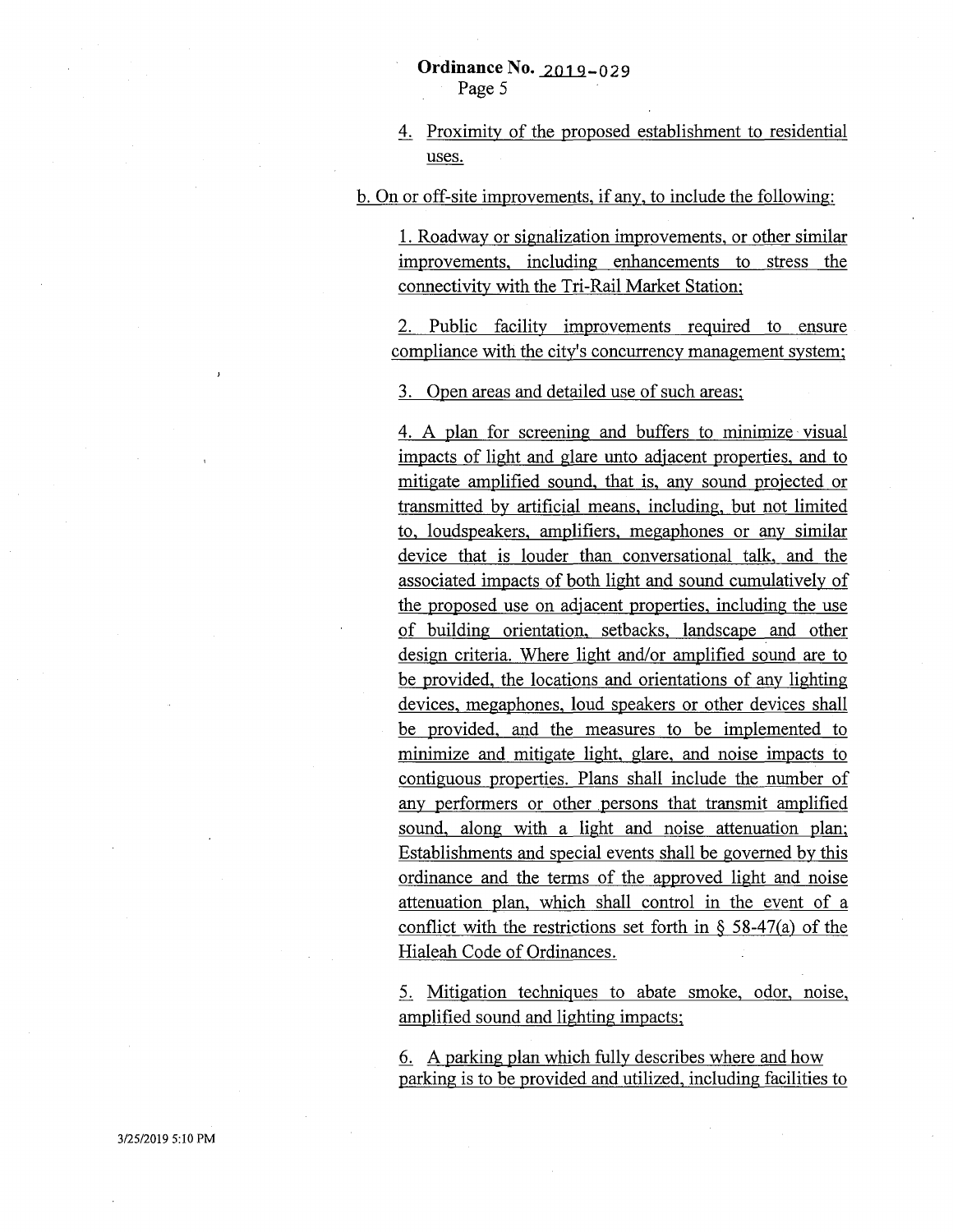accommodate a waiting area, and designated drop off and pick up areas for shared car ride services;

7. Medical services and facilities available and locations of such facilities including provisions for first aid and emergency medical services (to include details as approved by the fire department);

8. A plan for the security (to include details approved by police and fire) to be provided, to include the number of persons proposed or required to monitor or facilitate uses to include spectator or participant control;

9. A sanitation plan, which addresses on-site facilities and off-premises issues resulting from the operation of the establishment;

10. An application fee of \$5,000;

11. A written summary and renderings of any proposed use;

12. Ownership affidavit or owner's sworn consent, if applicable; and

13. An indoor/outdoor crowd control plan addressing how people waiting to gain entry into the establishment, on the premises, and in existing the event will be organized.

- (g) *General standards of review.* All proposed conditional uses shall meet each of the following standards:
	- 1. The proposed use shall be consistent with the Comprehensive Plan;
	- 2. Utilities, roadway capacity, drainage, and other necessary public facilities, including police, fire and emergency services, shall exist at the city's adopted levels of service;
	- 3. The measures to be undertaken to provide ingress and egress to the proposed use in a manner that minimizes traffic congestion in the public streets;
	- 4. The design of the proposed use shall minimize adverse effects, including amplified sound and visual impacts, of the proposed use on adjacent properties through the use of building

3/25/2019 5:10PM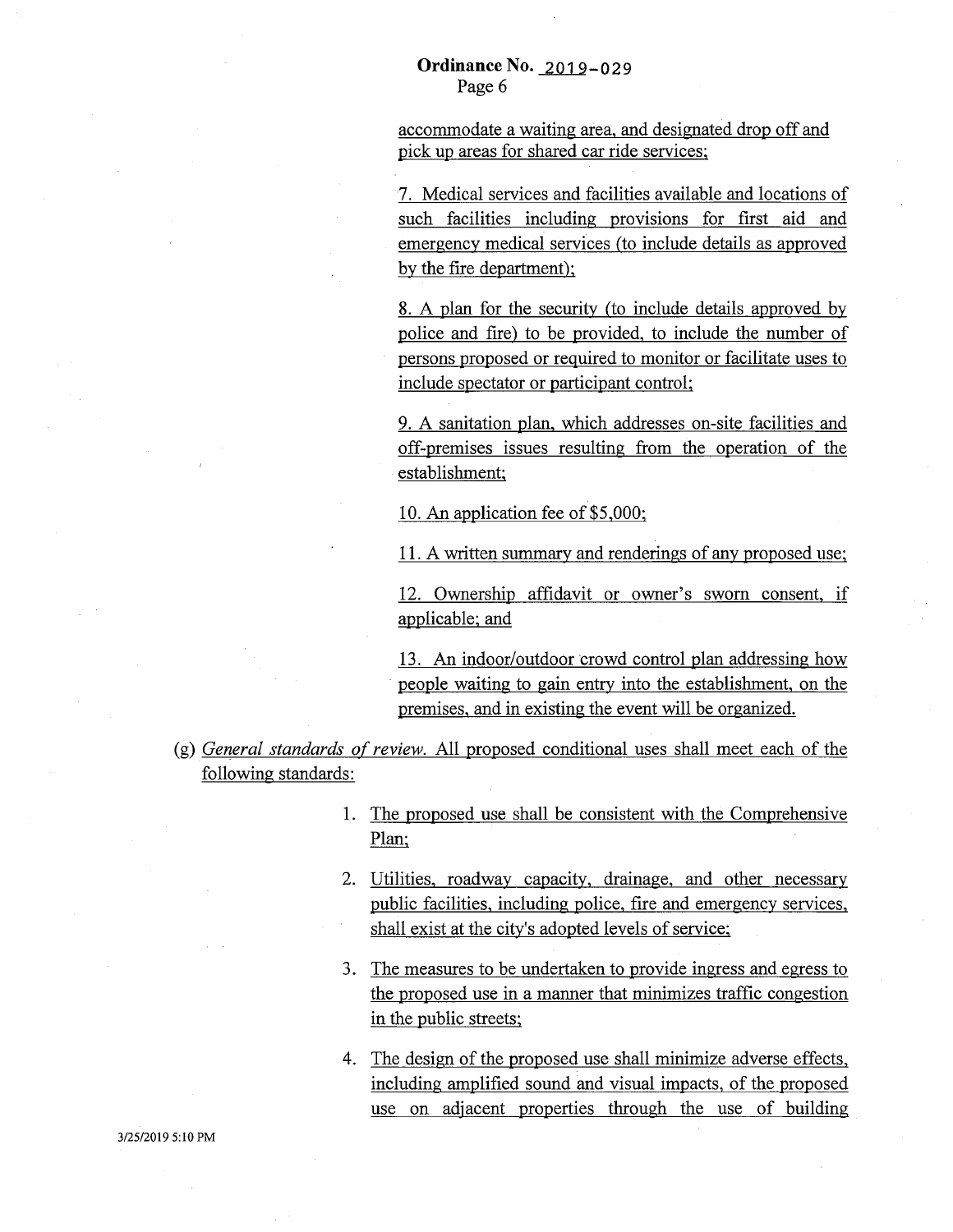orientation. setbacks, buffers, landscaping and other design criteria; and

5. Factory Town Entertainment Subdistrict applicants shall provide a declaration attesting to the potential presence of legally permitted entertainment uses within a 1,000 foot radius as measured from the nearest point of the applicant's property.

*(h) Review by city council.* The city council may attach such conditions to ensure and prevent or minimize adverse effects on other properties in the neighborhood. A declaration of restrictive covenants providing such conditions and limitations of use shall be recorded in the public records of the county. The city council may also require formal approval of a conceptual site plan with all proposed phases of development prior to the issuance of building permits for any phases thereunder.

(i) *Expiration of conditional use approval.* Unless otherwise provided in the approval, the approval of a conditional use application shall be void if the recipient does not obtain a building permit for any phase of the proposed development as provided in  $98-1561(c)$ .

(j) *Limited exception from distance separation requirements.* There shall be no limit on the number of state alcoholic beverage licenses permitted within the Factory Town Entertainment Subdistrict. Establishments selling, offering for sale, delivering, serving or permitting the consumption of any alcoholic beverage within the Factory Town Entertainment Subdistrict are exempt from the distance requirements set forth in sections 6- 66(a), but not the distance requirements from schools provided therein. This limited exception shall not apply to liquor stores. Liquor stores shall remain subject to all the provisions of section 6-66(a), excluding the distance including restrictions on distance separation and hours of operation. The limited exception from distance separation requirements herein shall apply only to those uses located within the properties that have obtained a conditional use approval under this ordinance.

(k) Notwithstanding any provision to the contrary, establishments selling, offering for sale, delivering, serving or permitting the consumption of any alcoholic beverages in the Factory Town Entertainment Subdistrict shall be permitted to sell, offer for sale, deliver, serve or permit to be consumed on the premises alcoholic beverages on a 24-hour basis, seven days a week, including holidays.

(1) Restaurants and other food beverage establishments serving alcohol within the Factory Town Entertainment Subdistrict shall comply with applicable State licensing requirements for such uses.

(m) Master Sign Plan. Notwithstanding anything to the contrary, signage for projects within the Factory Town Entertainment District may exceed the sign size, number, height, type and

3/25/2019 5:10PM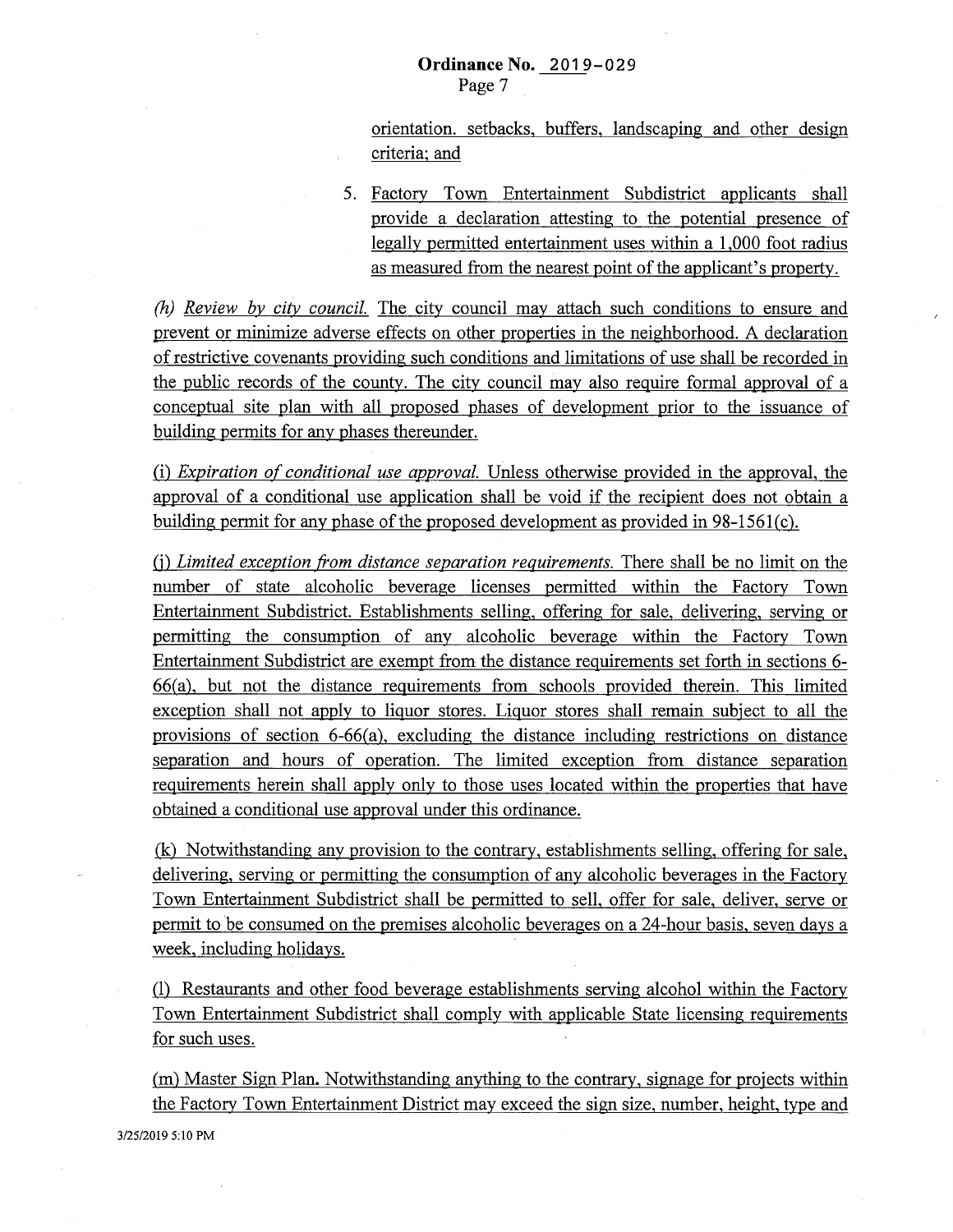location restrictions set forth in Chapter 74, subject to approval of a master sign plan by the City Council via the conditional use process in section  $98-1561(f)$ . LED signs within the Factory Town Entertainment District shall comply with the illumination standards set forth in the City Code. The master sign plan shall address, to the extent applicable, the following: (1) proposed locations; (2) materials; (3) type of illumination; (4) size; (5) height; (6) quantity; (7) uniform standards for non-business signage, including directional, informational, and kiosk signs.

**Section 2:** 98-1564-2 98-1570 – reserved.

#### **Section 3: Repeal of Ordinances in Conflict.**

All ordinances or parts of ordinances in conflict herewith are hereby repealed to the extent of such conflict. In the event of a conflict between the provision of this Ordinance and any other City Code or regulation to the contrary, the provisions of this Ordinance shall control.

#### **Section 4: Penalties.**

Every person convicted of a violation of any provision of the Code or any ordinance, rule or regulations adopted or issued in pursuance thereof shall be punished by a civil penalty not to exceed \$500.00 within the discretion of the court or administrative tribunal having jurisdiction. Each act of violation and each day upon which any such violation shall occur shall constitute. a separate offense. In addition to the penalty prescribed above, the City may pursue other remedies such as abatement of nuisance, injunctive relief, administrative adjunction and revocation of licenses or permits.

#### Section 5: **Inclusion in Code.**

The provisions of this ordinance shall be included and incorporated in the code of Ordinances of the City of Hialeah, as an addition or amendment thereto, and the sections of this. ordinance shall be renumbered to conform to the uniform numbering system of the Code.

#### **Section 6: Severability Clause**

If any phrase, clause, sentence, paragraph or section of this ordinance shall be declared invalid or unconstitutional by the judgment or decree of a court of competent jurisdiction, such